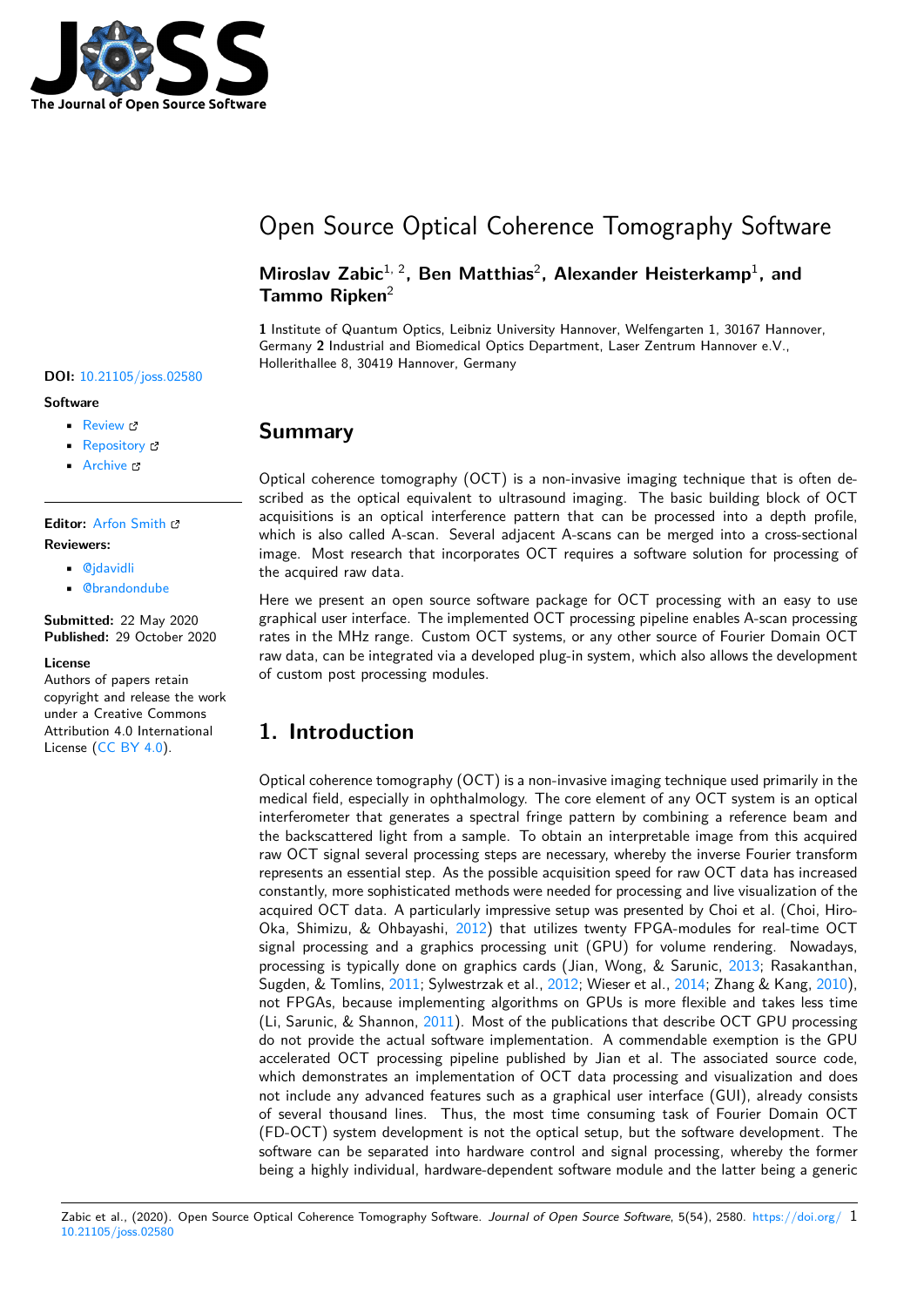

software module, which is almost identical for many systems. To drastically reduce OCT system development time, we present OCTproZ, an open source OCT processing software package that can easily be extended, via a plug-in system, for many different hardware setups. In this paper we give a brief overview of the key functionality and structure of the software.

## **2. Basic overview of OCTproZ**

OCTproZ performs live signal processing and visualization of OCT data. It is written in  $C_{++}$ , uses the cross-platform application framework  $Qt (Qt, 2020)$  for the GUI and utilizes Nvidia's computer unified device architecture (CUDA) (NVIDIA, 2020) for GPU parallel computing. A screenshot of the application can be seen in Figure 1.



**Figure 1:** Screenshot of OCTproZ v1.0.0 Processing settings visible in the left panel can be changed before processing is started or while processing is in progress. Processed data is live visualized in 2D as cross sectional images (B-scan and en face view) and in 3D as interactive volume rendering. The live view shows a piece of wood with a couple layers of tape and a laser burned hole.

The software can be separated into three parts: main application, development kit (DevKit) and plug-ins. The main application, OCTproZ itself, contains the logic for the GUI, processing and visualization. The DevKit, which is implemented as static library, provides the necessary interface for plug-in development. Plug-ins can be one of two kinds: "Acquisition Systems" or "Extensions". The former represent OCT systems and provide raw data to OCTproZ, the later are software modules that can extend the functionality of an OCT system (e.g., software control of a liquid lens) or provide additional custom defined post processing steps. All plug-ins are dynamic libraries that can be loaded into OCTproZ during runtime.

# **3. Processing Pipeline**

Raw data, i.e. acquired spectral fringe pattern, from the OCT system is transferred to RAM until enough data for a user-defined amount of cross-sectional images, so-called B-scans, is acquired. Via direct memory access (DMA) this raw data batch is then copied asynchronously to GPU memory where OCT signal processing is executed. If the processed data needs to be

Zabic et al., (2020). Open Source Optical Coherence Tomography Software. *Journal of Open Source Software*, 5(54), 2580. https://doi.org/ 210.21105/joss.02580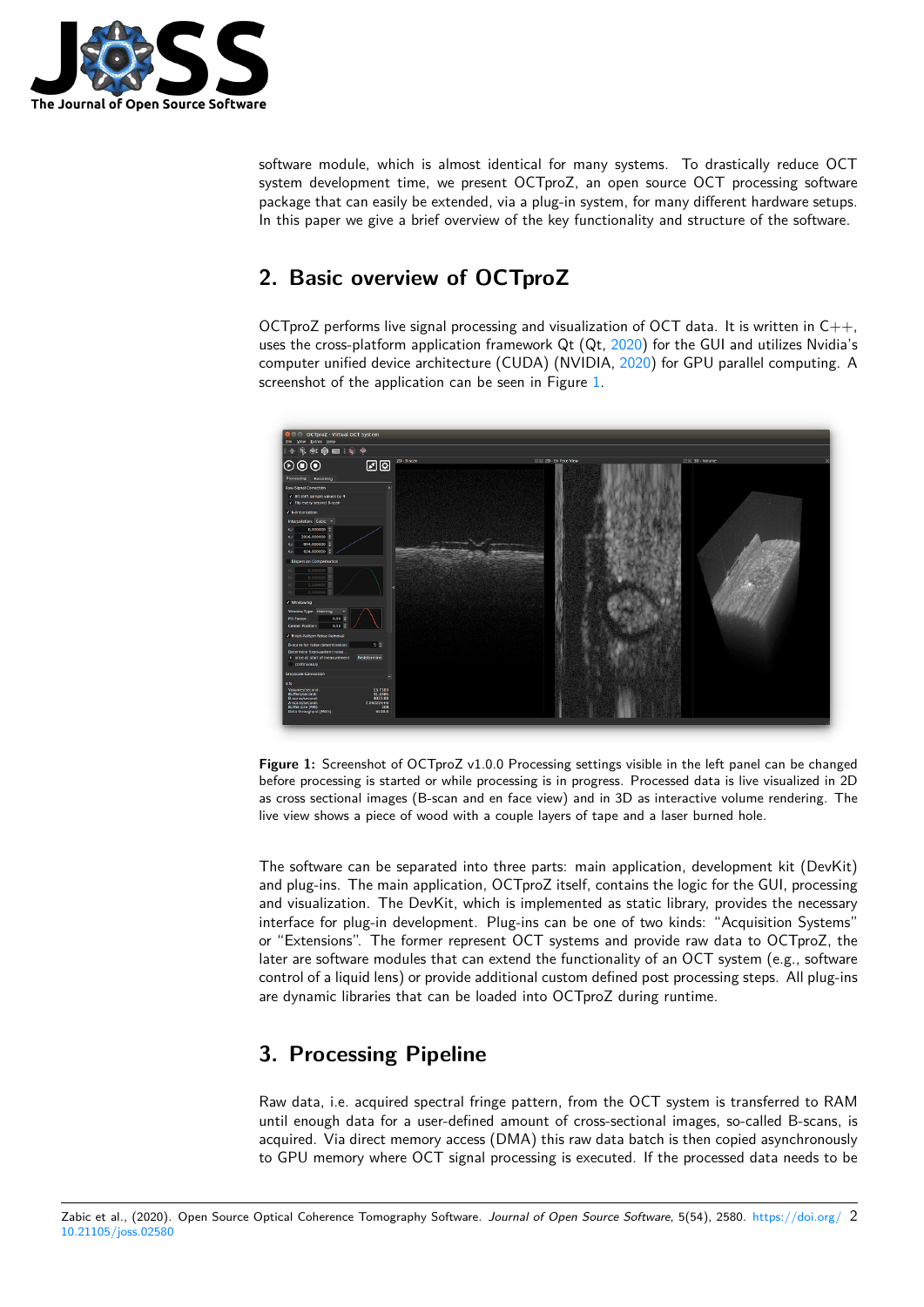

stored or post processing steps are desired the processed OCT data can be transferred back to RAM with the use of DMA. An overview of the processing steps is depicted in Figure 2.





The processing pipeline consists of data conversion, k-linearization, numerical dispersion compensation, windowing, fast Fourier transform, fixed-pattern noise removal, truncate, logarithm, backward scan correction, sinusoidal scan correction and visualization. A detailed description of each processing step can be found in the user manual. Here we just want to mention that the implementation of the fixed-pattern noise removal is based on a publication by Moon et al. (Moon, Lee, & Chen, 2010) and the volume viewer is based on source code from an open source raycaster (Pilia, 2018). In order to avoid unnecessary data transfer to host memory, CUDA-OpenGL interoperability is used which allows the processed data to remain in GPU memory for visualization.

## **4. Processing [Perf](#page-4-7)ormance**

Processing rate highly depends on the size of the raw data, the used computer hardware and resource usage by background or system processes. With common modern computer systems and typical data dimensions for OCT, OCTproZ achieves A-scan rates in the MHz range. Exemplary, Table 1 shows two computer systems and their respective processing rates for the full processing pipeline. However, since the 3D live view is computationally intensive the processing rate changes noticeably depending on whether the volume viewer is activated or not. The used raw data set consists of samples with a bit depth of 12, 1024 samples per raw A-scan, 512 A-scans per B-scan and 256 B-scans per volume. As the volume is processed in batches, the batch size was set for each system to a reasonable number of B-scans per buffer to avoid GPU memory overflow. It should be noted that this performance evaluation was done with OCTproZ v1.0.0 but is also valid for v1.2.0 if the newly introduced processing step for sinusoidal scan distortion correction is disabled.

Table 1: Comparison of two computer systems and their respective processing rates for raw data sets with 12 bit per sample, 1024 samples per raw A-scan, 512 A-scans per B-scan and 256 B-scans per volume.

|                       | <b>Office Computer</b>         | Lab Computer                 |
|-----------------------|--------------------------------|------------------------------|
| CPU                   | Intel $\mathbb R$ Core i5-7500 | AMD Ryzen Threadripper 1900X |
| RAM                   | 16 GB                          | 32 GB                        |
| GPU                   | NVIDIA Quadro K620             | NVIDIA GeForce GTX 1080 Ti   |
| Operating system      | Windows 10                     | Ubuntu 16.04                 |
| B-scans per buffer    | 32                             | 256                          |
| With 3D live view:    |                                |                              |
| A-scans per second    | $~250 \cdot 10^3$              | $-4.0 \cdot 10^6$            |
| Volumes per second    | $\sim$ 1.9                     | $\sim 30$                    |
| Without 3D live view: |                                |                              |
| A-scans per second    | $~10^{3}$                      | $-4.8 \cdot 10^6$            |
| Volumes per second    | $\sim$ 2.2                     | ~1                           |

Zabic et al., (2020). Open Source Optical Coherence Tomography Software. *Journal of Open Source Software*, 5(54), 2580. https://doi.org/ 310.21105/joss.02580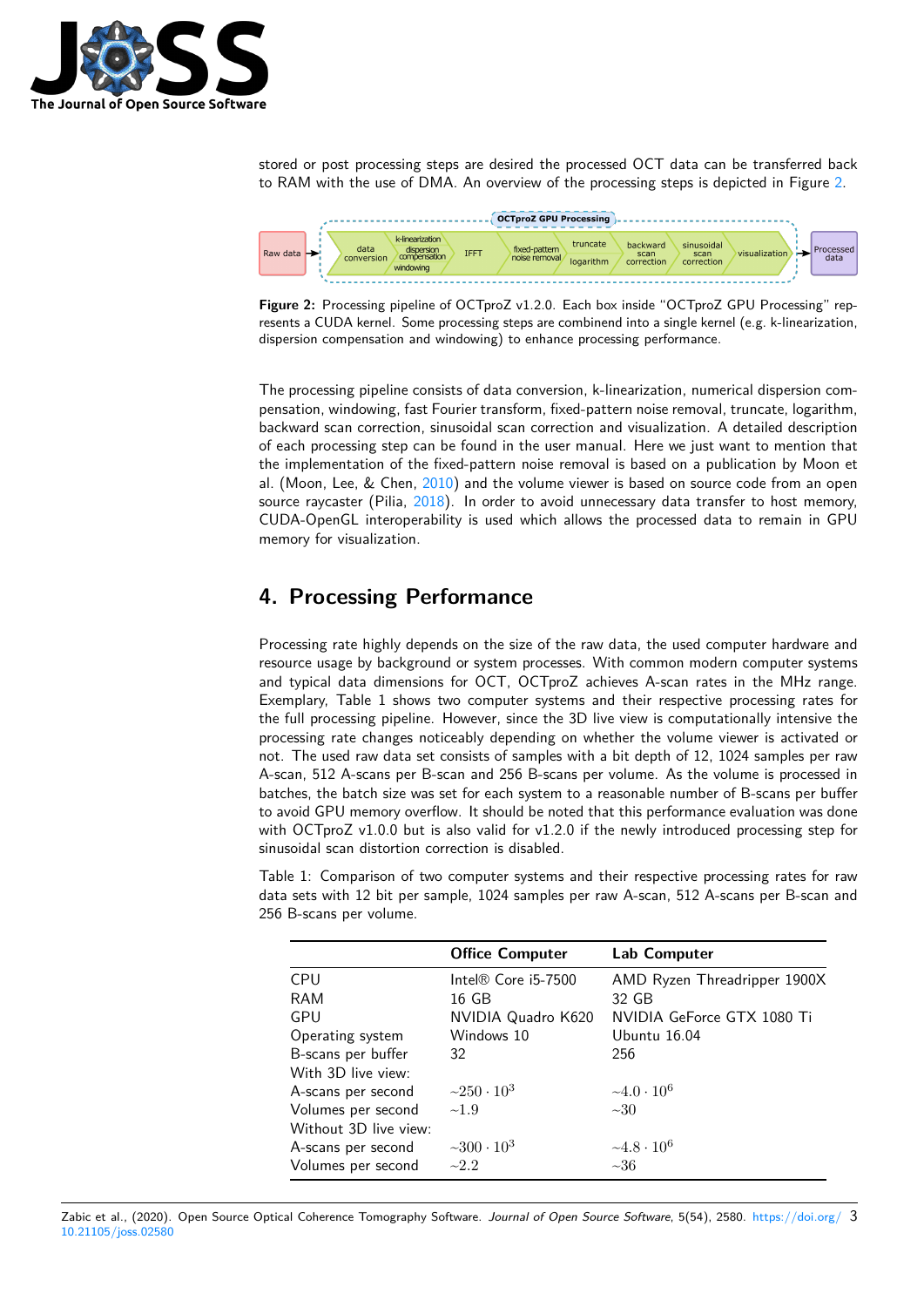

# **5. Plug-in System**

To develop custom plug-ins for OCTproZ and thus extend its functionality, a development kit is provided. It consists of a static library and a collection of  $C++$  header files that specify which classes and methods have to be implemented to create custom plug-ins. Currently two kinds of plug-ins exist: Acquisition Systems and Extensions. For both we made examples including source code publicly available which may be used together with the open source and cross-platform integrated development environment Qt Creator as starting point for custom plug-in development.

The main task of an Acquisition System is to provide raw data to OCTproZ. In most cases, this means that the implementation of an Acquisition System contains the software control of a data acquisition unit.

Extensions have a wide area of use cases. As they are able to receive raw data and processed data via the Qt signals and slots mechanism, they are suitable for custom post-processing routines. The exact implementation of an Extension is mainly up to the developer and can also include hardware control. Therefore, Extensions are ideal for hardware control algorithms that rely on feedback from live OCT images. The best example of this is wavefront sensorless adaptive optics with a wavefront modulator such as a deformable mirror. Particular care must be taken if high speed OCT systems are used, as the acquisition speed of OCT data may exceed the processing speed of the custom Extension. In this case, a routine within the Extension should be implemented that discards incoming OCT data if previous data is still being processed.

# **6. Conclusion**

In this paper, we introduced OCTproZ, an open source software package for live OCT signal processing. With the presented plug-in system, it is possible to develop software modules to use OCTproZ with custom OCT systems, thus reducing the OCT system development time significantly. OCTproZ is meant to be a collaborative project, where everyone involved in the field of OCT is invited to improve the software and share the changes within the community. We especially hope for more open source publications within the OCT community to reduce the time necessary for the replication of OCT processing algorithms and thereby accelerate scientific progress.

# **Funding**

This work was partially funded by the European Regional Development Fund and the state of Lower Saxony as part of the project OPhonLas (EFRE-SER 2014-2020, 85007492).